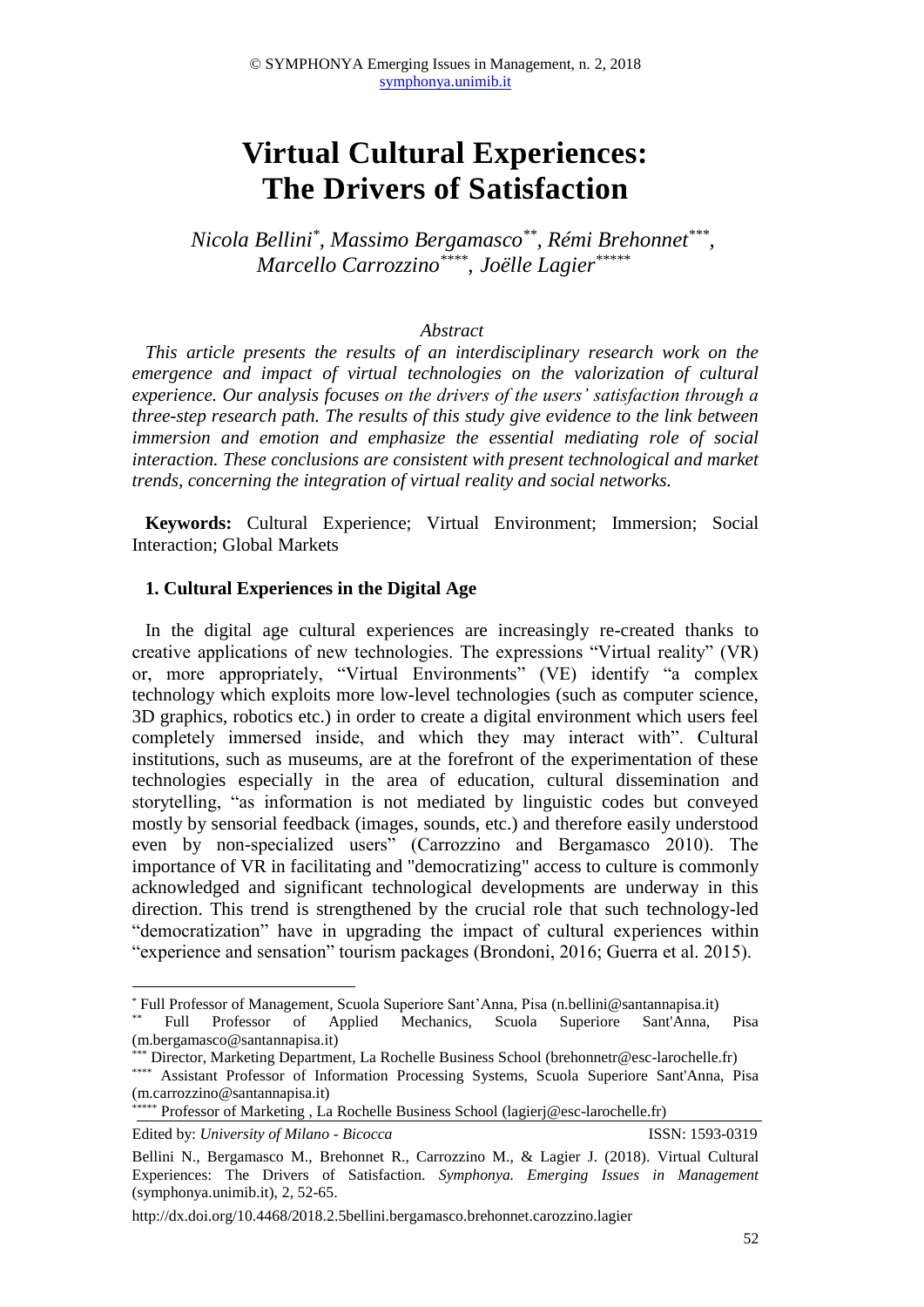Through an original, interdisciplinary cooperation between engineers and marketing scholars this paper intends to advance in the understanding of the actual drivers of the user's satisfaction within a cultural experience, focusing on the following drivers: immersion, emotions and social interaction.

## **2.The Theoretical Framework**

## **2.1 The Technology**

Virtual Environments are nowadays a mature technology, used in many sectors (industry, medicine, design), and subject to an accelerated development, leading to a constant fall in prices and to a parallel widening of the market. The power of the VE technology is due to its unique characteristics of immersion and interaction. Immersion is defined as the physical sensation of being inside a virtual space. This is achieved through sensory interfaces, which "accompany" the user throughout the experience. Interaction is related to the user's ability to interact with the virtual environment in an active and reciprocal way. Immersion and interaction contribute to achieving one of the main objectives of the virtual experience, i.e. to trigger a high sense of presence among the public during the lived experience (belief to be present in the virtual space), so as to develop the same reactions and emotions as those felt during a real experience (Schuemie et al. 2001; Carrozzino and Bergamasco 2010).

This approach seems very relevant in the case of strong emotional experiences, related to hedonism and pleasure, such as those related to art and culture. This is why, in recent years, virtual technologies have aroused great interest in the field of cultural heritage. Digital tools, manipulated in an interactive way, plunge users into a totally new world in a real context (Guerra et al. 2015). VE technologies allow users to approach artworks in ways that are often complementary to or "digital reflections" (Styliani et al. 2009) of the "real" experience. However, while "augmented reality" visualizations normally suppose the physical presence in the place where the artwork is located, VE technologies break the link with the actual location. The user can be transported in different times, like with many innovative applications to experiential archeology (Ch'ng 2009), and/or in different (virtual) places, where, e.g., physically distant artworks can be recomposed within a virtual exhibition.

A serious limitation of VE is the difficulty of realizing a social interaction with other users. The lack of social interactions originates a sense of isolation of the user within the perceived virtual world. This contrasts with the rapid widening of the technical possibilities to share a cultural experience not just with those physically present at the same time and place, but, often instantly, with the whole range of one's social networks, both in words and with images. On the contrary, although technically possible, the interaction with other connected individuals within the VE (either though avatars or real-time 3D images) is severely constrained by the availability of sufficient bandwidth.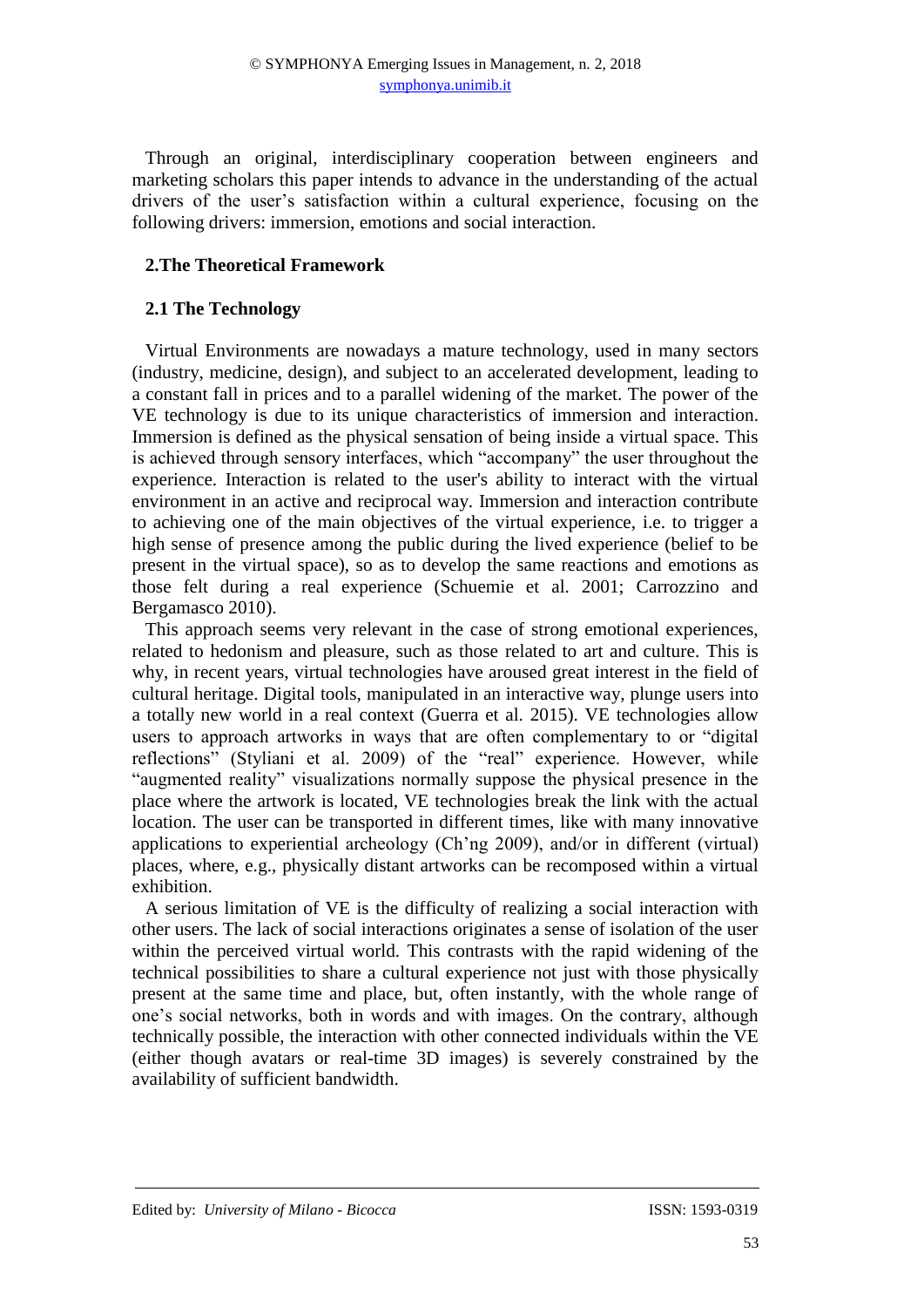## **2.2 The Experience of Cultural Consumption and the Drivers of Satisfaction**

The experience of cultural consumption has already been the subject of numerous studies in both marketing and, most notably, contemporary museography (Holbrook and Hirschman 1982; Bourgeon et Filser 1995; Filser 2002; Roederer 2008; Walls et al. 2011). This stream of literature emphasizes the unique, subjective and personal nature of the experience, where the consumer is physically, emotionally and intellectually involved. In this respect, the level of consumer satisfaction depends on the originality of the experience and the commitment of the individual (Cova and Cova 2004). Further work has focused on the impact of new technologies, with reference to a variety of devices, e.g. mobile, and alternative representations of the digital content, such as augmented reality vs. VR (Ben Nasr et al. 2017; Buonincontri and Marasco, 2017; Evrard and Kreps 2017; Petr and N'Gary 2014; Pallud and Monod 2010; Chang et al. 2014; Pujol and Economou 2009). More specifically the phenomena of immersion and interaction have been analyzed (Jarrier 2015; Jarrier and Bourgeon 2014; Courvoisier and Jaquet 2010), questioning the role of interactive mediation in enhancing cultural experience. Dierking and Falk (2000) propose, in this respect, a conceptualization of the lived interactive museum experience and consider that learning is the result of a threefold (personal, physical and socio-cultural) interaction. This interaction takes on three forms: the interpersonal interaction, the symbolic interaction with the content and the physical and spatial interaction with the interface.) In a nutshell, interaction generates "a range of experiences that fully engage visitors, personally, physically, and emotionally" (Adams et al. 2004).

Each experience of cultural consumption is unique and generates particular emotions and interactions, which are constructed by a combination of personal, physical and social context. In this specific setting, professionals try to take the visitor in unforgettable immersive experiences (Bourgeon-Renault 2009), by plunging them directly (either immediately or more gradually) into the environment and cutting them off from the everyday world. This mechanism encourages the visitor to be absorbed, involved and fully engaged in the lived experience (Lombard and Ditton 1997). The sense of immersion refers to an intense experience characterized by an increase in emotion and a decrease in critical distance (Grau 2003).

The intensity of this experience depends on its ordinary or extraordinary dimension (Caru and Cova 2003). According to Arnould et al. (2002), the most intense interactive experiments will trigger a flow phenomenon, characterized by a complete concentration on the activity and by an enjoyment, which can be shared with others. It has been noticed that visitors actually spend more time at exhibitions or cultural events when they can engage in discussions with other visitors (Courvoisier and Jaquet 2010).

Fornerino et al. (2008) indicate that the degree of immersion has an impact on public satisfaction through the emotions and social interactions generated. Tested in the specific environment of cinema (that presents several similarities with a VE, although with no interaction), these authors demonstrate that the results obtained depend on the type of film proposed and the context (horror film, classical comedy or dramatic comedy). In the case of a high degree of immersion (horror film and dramatic comedy), there is a positive link between emotions and social interactions.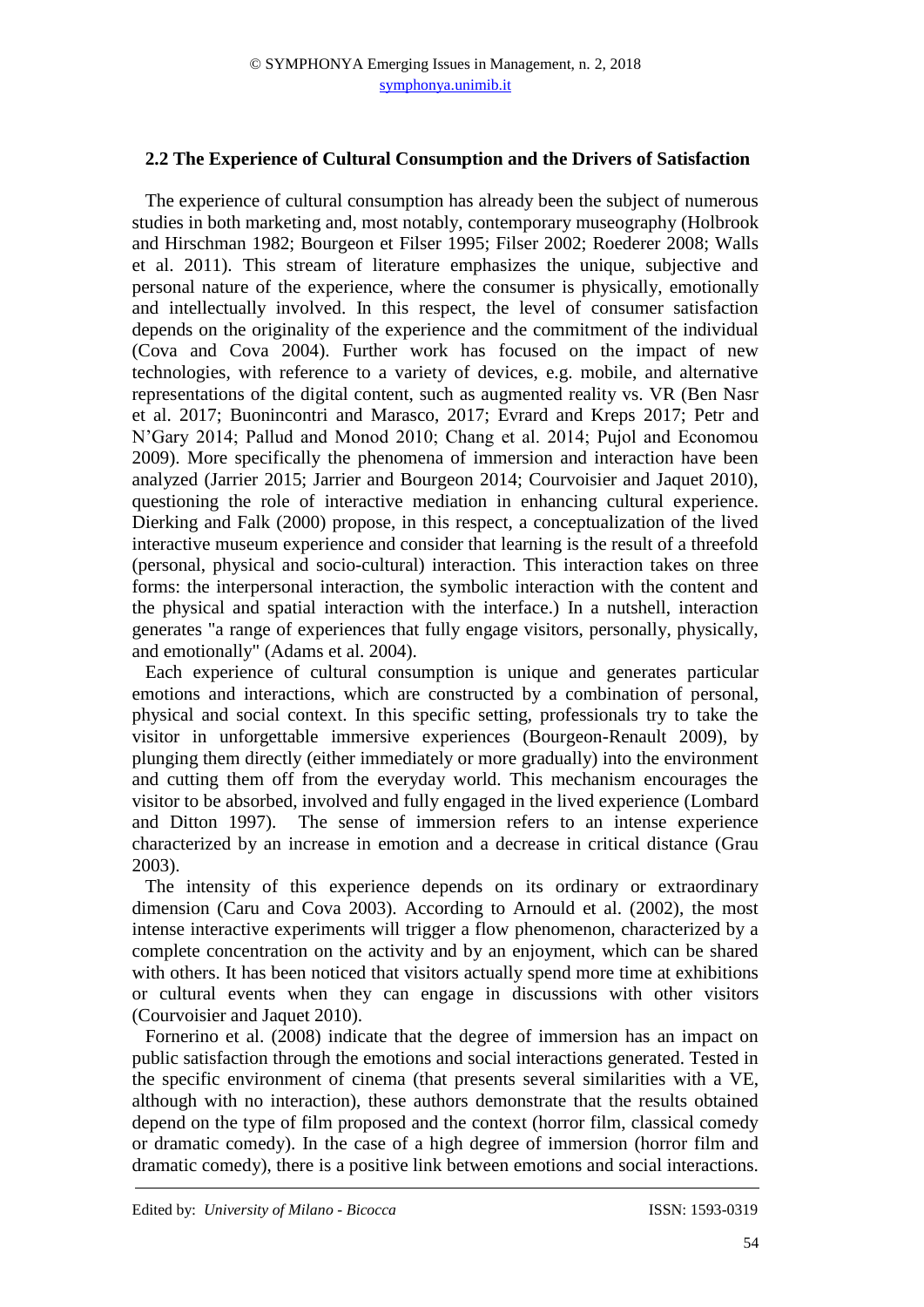Similarly, the intensity of immersion has an impact on the intensity of interaction with others and the intensity of this interaction with others varies during the experience according to the emotions felt (Luminet et al. 2000).

# **3. Research Methodology**

## **3.1 From the Exploratory Study to the Setting of Hypotheses**

Our research path was structured in different phases. We first conducted an exploratory study to obtain an initial overview of the users' reactions to VE technologies and to allow us a possibly original approach to the issue. The results of this phase were summarized in an earlier publication (Bellini et al. 2015). The engineer members of our team selected three recent experiences realized and tested by their laboratory with the general public:

- the digitalized presentation of a major pictorial work of art to substitute for the original that needed to be removed for restoration purposes: the experimentation implied an immersive and interactive information system that allowed an unprecedented exploration of the painting along custom-tailored paths;

- the integration of digitalized sculptures into a highly immersive VE, where haptic interface technologies allowed to simulate the tactile contact with the artwork: this is not only a substitute for the visually impaired, but a kind of perception that is normally impossible in a "real" museum and therefore new for all museum visitors;

- the digital reconstruction of a historical opera performance, made possible by the availability of all the sketches used at the time and the use of holographic representations of singers: this allowed a unique experience (as visual components were significantly different than the contemporary ones) and one that, while noninteractive, was highly immersive thanks to the importance of the sound dimension.

All of these experiences concerned cultural experiences with significant emotional and educational components and they all derived from the same research program with a consistent focus on natural interaction between man and his technological environment (perceptual robotics). The technologists had collected a large amount of feedback information from participants, based on observations, questionnaires and individual interviews. Although no systematic "customer satisfaction" studies was carried out and the recorded feedback mainly focused on technical performance, the collected information included a large number of very revealing, personal and spontaneous evaluations. In particular, the playful and multi-sensory aspects and the sense of novelty of the lived experience were very often linked with a willingness to share and exchange with other participants and non-participants, in a way that was often conflicting with the limits imposed by immersion. In other words, there was a tension between the memorable character of the experience and the isolation of the individual emotions in the VE.

In the second phase, we decided to focus on immersion, emotions and social interaction as the three potentially critical drivers of the users' satisfaction. Our hypothesis is that immersion allows for the creation of a subjective experience, relative to the implementation of a mechanism of self-appropriation and personal identification, that is interactively shared with other individuals (Caru and Cova 2006; Fornerino et al. 2008).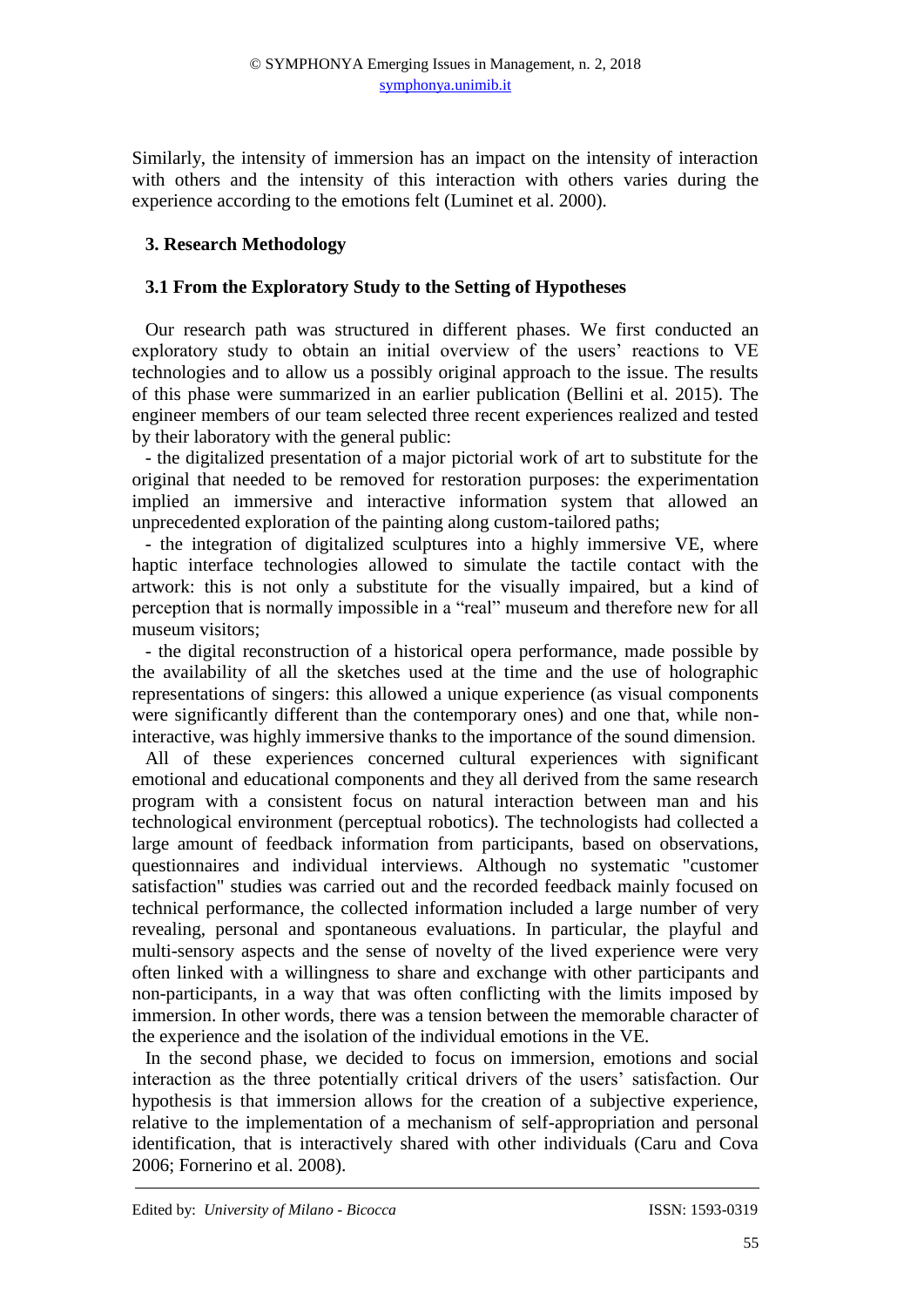We propose then the following initial hypotheses as part of our research:

*H1. In a virtual cultural experience, the state of immersion generates emotions.* 

*H2. In the virtual cultural experience, the emotions generate social interaction.* 

*H3. In a virtual cultural experience, the state of immersion engenders social interaction through the emotions.*

The following hypotheses aim at deepening our understanding of the link between satisfaction and social interaction:

*H4. In a virtual cultural experience, social interaction has a positive impact on audience satisfaction.*

*H5. In a virtual cultural experience, emotion has a positive impact on audience satisfaction through social interaction.*

The figure 1 summarizes the theoretical model and the proposed hypotheses.

#### **Figure 1:** *Theoretical Model and Hypotheses*



H<sub>3</sub> - Indirect Effect: immersion  $\rightarrow$  emotion  $\rightarrow$  social interaction

*Source:* own elaboration.

# **3.2 The Quantitative Study**

In the third phase we realized a quantitative study, by selecting (this time, "ex ante") a new case, concerning an intangible cultural asset. It focused on an immersive VR reality system, developed within a project called AMICA (standing for "AMbienti virtuali Immersivi per la Comunicazione delle maestrie dell'Artigianato", i.e. Virtual Environments for the Communication of Handicraft). The project aims at conserving and disseminating the artisans' intangible heritage through "edutainment" applications based on immersive VE (Carrozzino et al. 2016).

This technical choice is highly consistent with the cultural objective of the project. In fact, handicraft skills are typically made of non-codified, tacit knowledge that must be acquired mostly through socialization within a masterapprentice shared experience (Nonaka and Takeuchi 1995). The system was then designed to simulate the learner's presence in a reconstructed artisan workshop populated by virtual humans performing engraving. The virtual tour is built around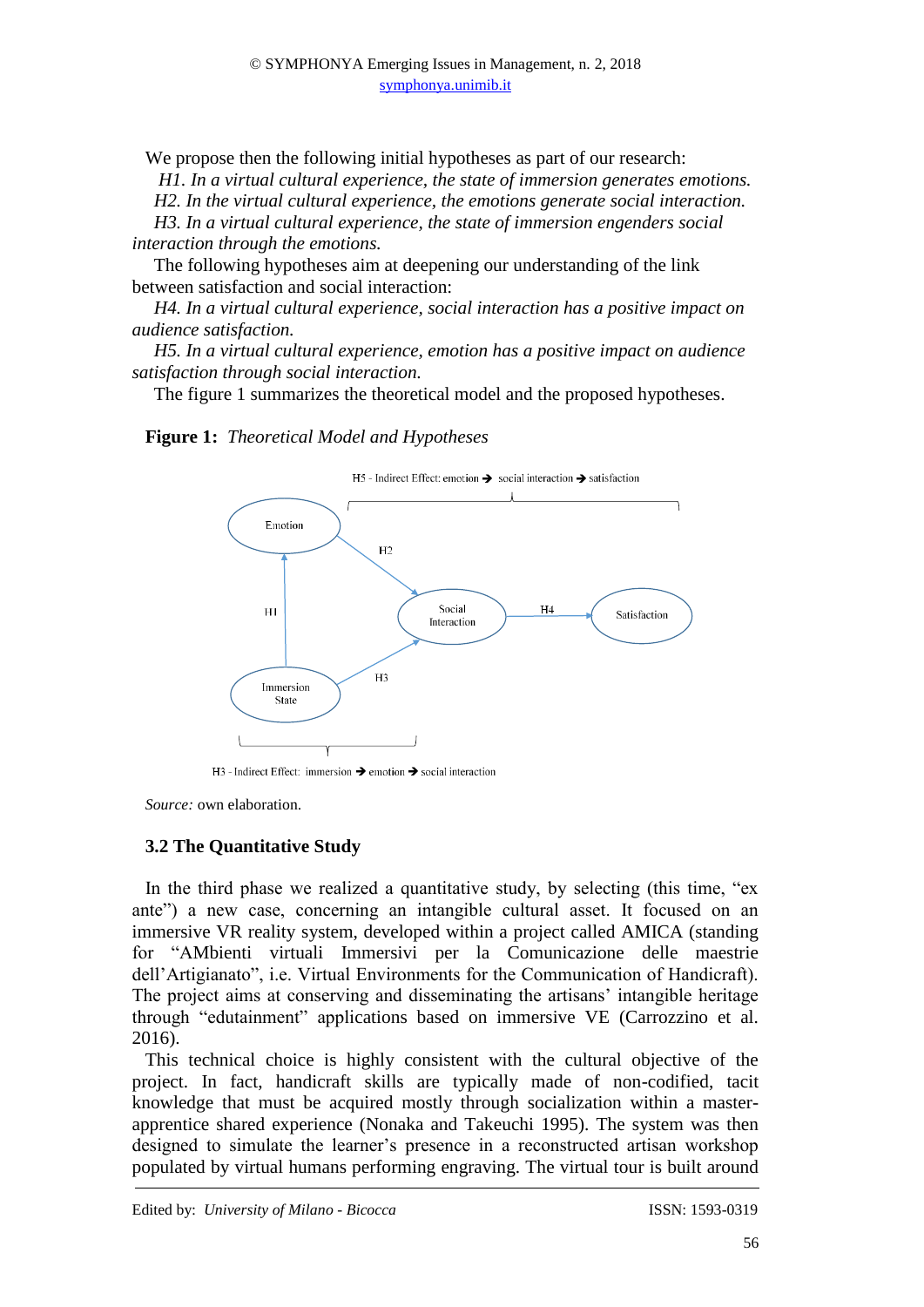a storyboard touching the most significant steps required to produce an artistic print. Immersion was achieved using an Oculus Rift headset, and interaction was made possible by means of a Leap Motion camera able to dynamically acquire the user's hands motion and to enable a Natural User Interface with the virtual environment.

This system was demonstrated in May-June 2016 at the Modern and Contemporary Art Gallery in Viareggio (Italy), a museum hosting an important collection of printmaking artworks. The test was performed with students from a number of the region's high schools. After their experiences students were asked to fill a questionnaire, that had been constructed around scales of immersion, emotion and social interaction, which already exist in the literature (text in annex). 104 questionnaires were submitted in total.

We assessed participants' immersion in the virtual experience, emotions, social interaction and satisfaction reported after the experiment using the items from Fornerino et al. (2008). As these items have been developed in English, we developed a translation process to Italian, followed by a validation step of translated items. As advised for multicultural and international research by Douglas and Craig (2007), we performed a collaborative and iterative approach. We first carried out a traditional back-translation with iteration among scholars participating to the study, taking into account the various linguistic and semantic knowledge and subtleties related to the different disciplines related to our research.

A second step assessed the quality and reliability of the translated items on participants experiencing a virtual reality experiment ( $N = 92$ ). We used SPSS 19.0 and Lavaan 0.5-23 package (Rosseel 2012) in R statistical environment (R Development Core Team 2008), relying on Beaujean (2014) recommendations. As our results revealed that some items did not load properly on their factor, we relied on Costello and Osborne (2005) recommendations and removed them from the scales prior to analysis. The final solution is a 5 items scale for immersion, a 4 items scale for emotion and a 4 items scale for interaction (Appendix 1). To assess scales reliability, we relied mainly on Nunnally (1978), Churchill and Peter (1984) and Nunnally and Bernstein (1994) for inter-item correlation (Table 1). Post experiment satisfaction has been assessed by a single item, following Fuchs and Diamantopoulos (2009) recommendation regarding mono-item instrument use. Although the use of single item scales has been judged controversial, research shows that mono-item instruments can also increase the quality of a psychological variable assessment (Evrard 1993; Fornerino et al. 2008 ; Fuchs and Diamantopoulos 2009).

|                                            |                   | <b>Immersion</b> | <b>Emotion</b> | <b>Social Interaction</b> |  |  |  |  |
|--------------------------------------------|-------------------|------------------|----------------|---------------------------|--|--|--|--|
|                                            |                   | 5 items          | 4 items        | 4 items                   |  |  |  |  |
| <b>PCA</b>                                 | Variance          | 22,06%           | 17.97%         | 16,87%                    |  |  |  |  |
| <b>Reliability</b>                         | Cronbach $\alpha$ | 0.712            | 0,802          | 0.731                     |  |  |  |  |
| Corrected Item-Total                       |                   | > 0.3            | > 0.3          | > 0.3                     |  |  |  |  |
| Correlation (Nunnally and Bernstein, 1994) |                   |                  |                |                           |  |  |  |  |
|                                            |                   |                  |                |                           |  |  |  |  |

**Table 1:** *Reliability of Measurement Scales*

*Source:* Own elaboration.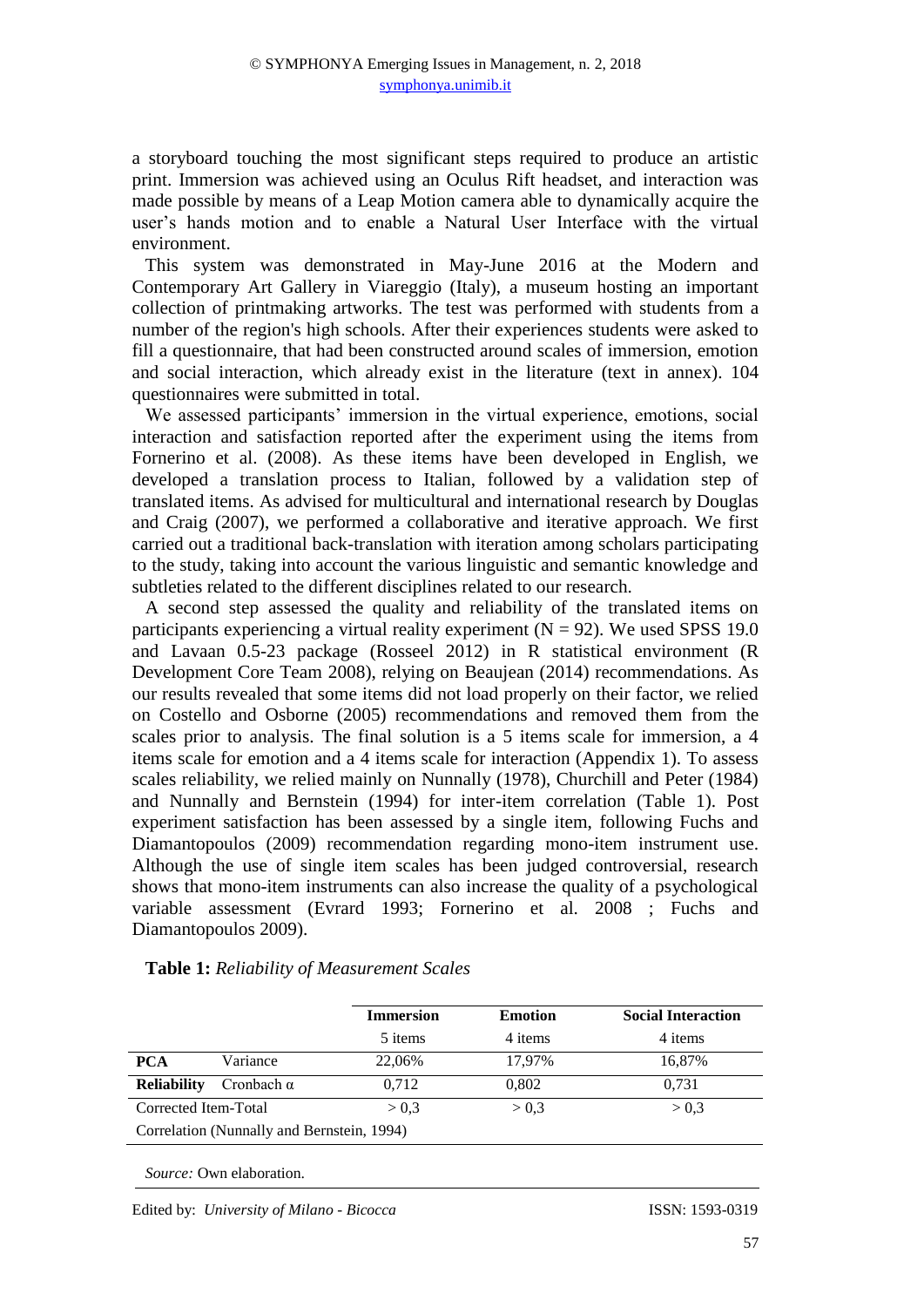Our theoretical model and hypotheses have been tested on a sample  $(N = 104)$ ; 51,1% males) of young Italians (Mean age  $= 18,26$ ) who underwent the virtual reality experiment as described earlier. The constitution of this sample allowed us to eliminate any possible distortion related to the lack of familiarity with new technologies and virtual contexts (a problem which concerns more particularly the older generations and that does not affect generations born in numerical epoch). All the participants declared to be enthralled of video games, which introduces many similarities with virtual reality.

Regarding the modest sample size used in this study, data analysis classic methods such as maximum likelihood estimation would obviously not be appropriate. Fortunately, specific methods aim at analyzing relatively small samples. For instance, bootstrapping procedures appear to work well with small samples (Hoyle 1999; Fok et al. 2015), providing more accurate inferences when the sample size is small, using preferably, as indicated by Hayes (2013), a percentile bootstrap confidence interval. Nevertheless, literature highlights that, additionally to bootstrap methods, the most appropriate procedure for small samples remains Bayesian methods (Koopman et al. 2015; van de Schoot et al. 2015).

## **4. Data Analysis**

To test the model and the causal and indirect effects hypothesized, we first used Latent Variables Analysis Lavaan 0.5-23 (Rosseel 2012) under R environment (R Development Core Team 2008), relying on Beaujean's recommendations in terms of structural equation modelling bootstrap analysis (Beaujean 2014). To strengthen our analysis, and as recommended in small samples, a second step consisted in testing our model using Bayesian structural equation modelling with R Blavaan (Bayesian Latent Variables Analysis) 0.2-4 (Merkle and Rosseel 2018). In that latest procedure, as no previous information is available on that particular model, we decided to use default priors (also known as Jeffreys priors) with 1000 adaptation iterations, 4000 burn-in iterations and 10000 sample iterations (Merkle and Rosseel 2016).

Results of the first procedure using 95% percentile bootstrap confidence interval show that the theoretical model fits well with the data (Table 2). Analysis reveals a positive significant effect of immersion state on emotion (Regression Coeff. = 0,587;  $p < 0.01$ ), which confirms hypothesis H1. Moreover, we notice that emotion felt during experience predicts social interaction (Regression Coeff. =  $0.569$ ; p < 0,01), which confirms hypothesis H2. As hypothesized, analysis shows the existence of an indirect effect of immersion on social interaction across emotion (Regression Coeff.  $= 0.334$ ;  $p < 0.05$ ), with a significant 95% bootstrap confidence interval (Shrout and Bolger 2002; Cheung and Lau 2007; Hayes 2013), thus supporting hypothesis H3. Moreover, as postulated in hypothesis H4, social interaction has a positive impact on satisfaction (Regression Coeff. =  $0.497$ ; p < 0,01), and satisfaction is also explained by the positive indirect impact of emotion through social interaction (Regression Coeff.  $= 0.283$ ; p  $< 0.05$ ), which supports hypothesis H5. Results are displayed in Table 2.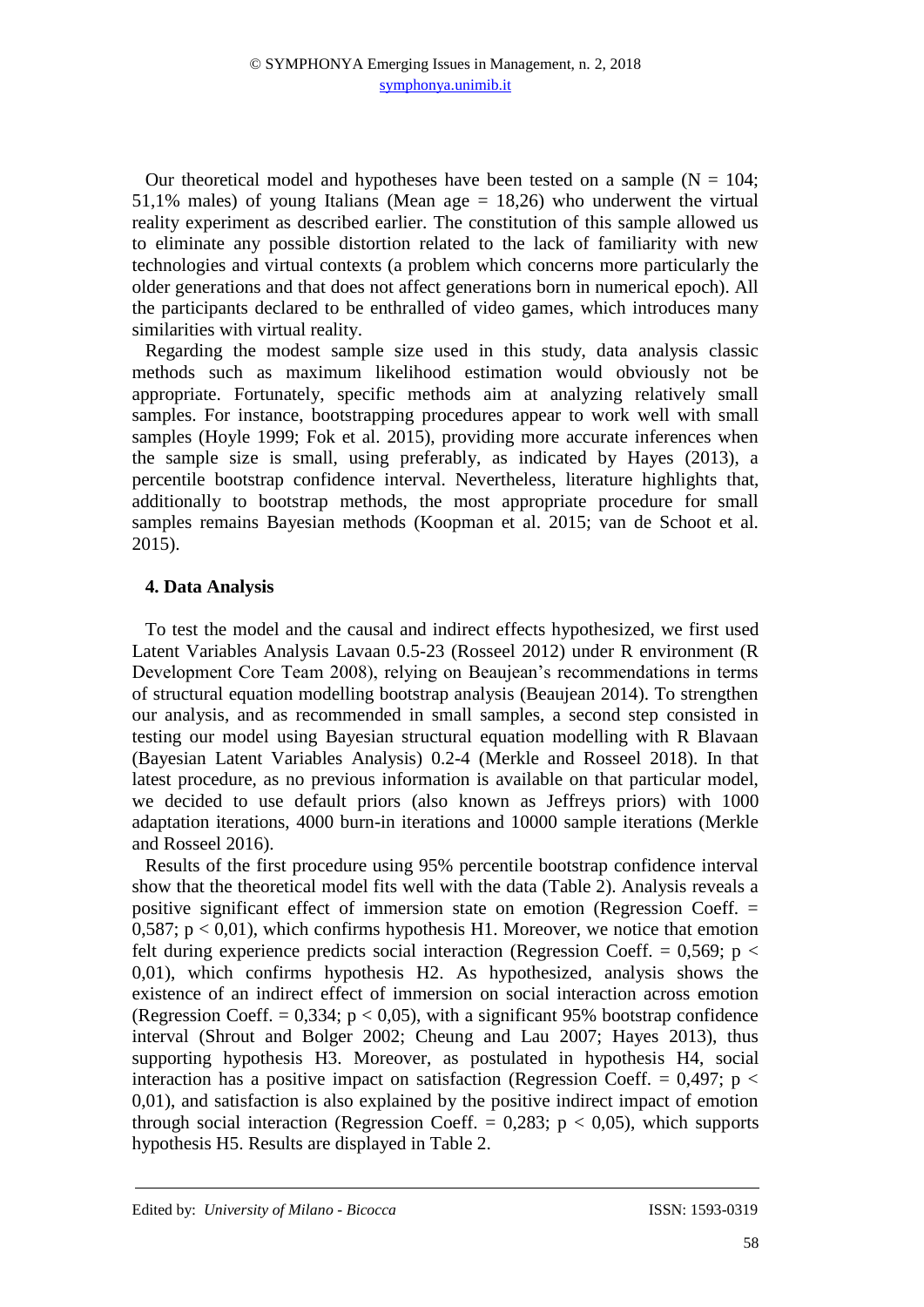Results of the Bayesian structural equation modelling analysis do not differ much from our bootstrap frequentist analysis results. We conclude also that immersion has a positive effect on emotion (Bayes estimate  $= 0.609$ ), that emotion has also a positive effect on social interaction (Bayes estimate  $= 0.557$ ), and that immersion positively affects social interaction across emotion (Bayes estimate  $= 0.339$ ). We also conclude that, if interaction positively affects satisfaction (Bayes estimate  $=$ 0,506), this latest variable is also the result of the positive indirect effect of emotion across interaction (Bayes estimate  $= 0.282$ ). The Bayes estimates are the median of the posterior distribution of these parameters, so they represent the most likely value of this parameter given our default priors and observed data. In this sense, the 95% credibility interval (HPD) represents the range of values that we are 95% certain contains the true parameter value. Moreover, all the Gelman-Rubin statistic, which uses multiple Markov chains Monte Carlo (MCMC) to evaluate the model convergence, is below 1,05 for all parameters, and the model posterior p-value (PPP) of 0,336 advocates for a good model fit (Muthén and Asparouhov 2011). Results are displayed in Table 2.

|                |  |  | <b>Table 2:</b> Model Fit and Test of Hypotheses Using Bootstrap and Bayesian |  |  |
|----------------|--|--|-------------------------------------------------------------------------------|--|--|
| <i>Methods</i> |  |  |                                                                               |  |  |

|                                                                                             |                       | <b>Bootstrap Method Under R Lavaan</b>                                 |                             | <b>Bayes Method Under R Blavaan</b>                             |  |  |
|---------------------------------------------------------------------------------------------|-----------------------|------------------------------------------------------------------------|-----------------------------|-----------------------------------------------------------------|--|--|
| <b>Test of</b>                                                                              | <b>Regression</b>     | 95% Bootstrap                                                          | <b>Bayesian</b>             | <b>Bayesian</b>                                                 |  |  |
| hypotheses                                                                                  | Coeff.<br>(bootstrap) | C.I<br>(LL; HL)                                                        | <b>B</b> estimate<br>(PSRF) | <b>HPD.025</b><br><b>HPD.975</b>                                |  |  |
| Immersion $\rightarrow$<br>Social<br>Interaction                                            | $0,201+$              | $-0,303;1,310$                                                         | $0,200(1,002)^{+}$          | $-0.236$ ; 0,891                                                |  |  |
| Immersion $\rightarrow$<br>Emotion                                                          | $0.587**$             | 0,554;1,757                                                            | 0,609(1,004)                | $0.526$ ; 1.694                                                 |  |  |
| Emotion $\rightarrow$<br>Social<br>Interaction                                              | $0,569**$             | 0,199;0,829                                                            | 0,557(1,001)                | 0.193; 0.782                                                    |  |  |
| Social<br>Interaction $\rightarrow$<br>Satisfaction                                         | $0,497**$             | 0,194;0,777                                                            | 0,506(1,002)                | $0.215$ ; 0.676                                                 |  |  |
| <b>Indirect effects</b>                                                                     |                       |                                                                        |                             |                                                                 |  |  |
| Indirect 1:<br>Immersion $\rightarrow$<br>Emotion $\rightarrow$<br>Social<br>Interaction    | $0,334*$              | 0,168;1,009                                                            | 0,339                       | 0.149; 0.918                                                    |  |  |
| Indirect 2:<br>Emotion $\rightarrow$<br>Social<br>Interaction $\rightarrow$<br>Satisfaction | $0,283*$              | 0,058;0,419                                                            | 0,282                       | 0.062; 0.358                                                    |  |  |
| <b>Model fit</b><br>(Bootstrap<br>and Bayes)                                                |                       | $Chi2/dll$ : 1,19; CFI: 0,958; GFI: 0,991;<br>TLI: 0,949; RMSEA: 0,047 |                             | <b>Bayes Posterior Predictive</b><br>(PPP)<br>P-value = $0,336$ |  |  |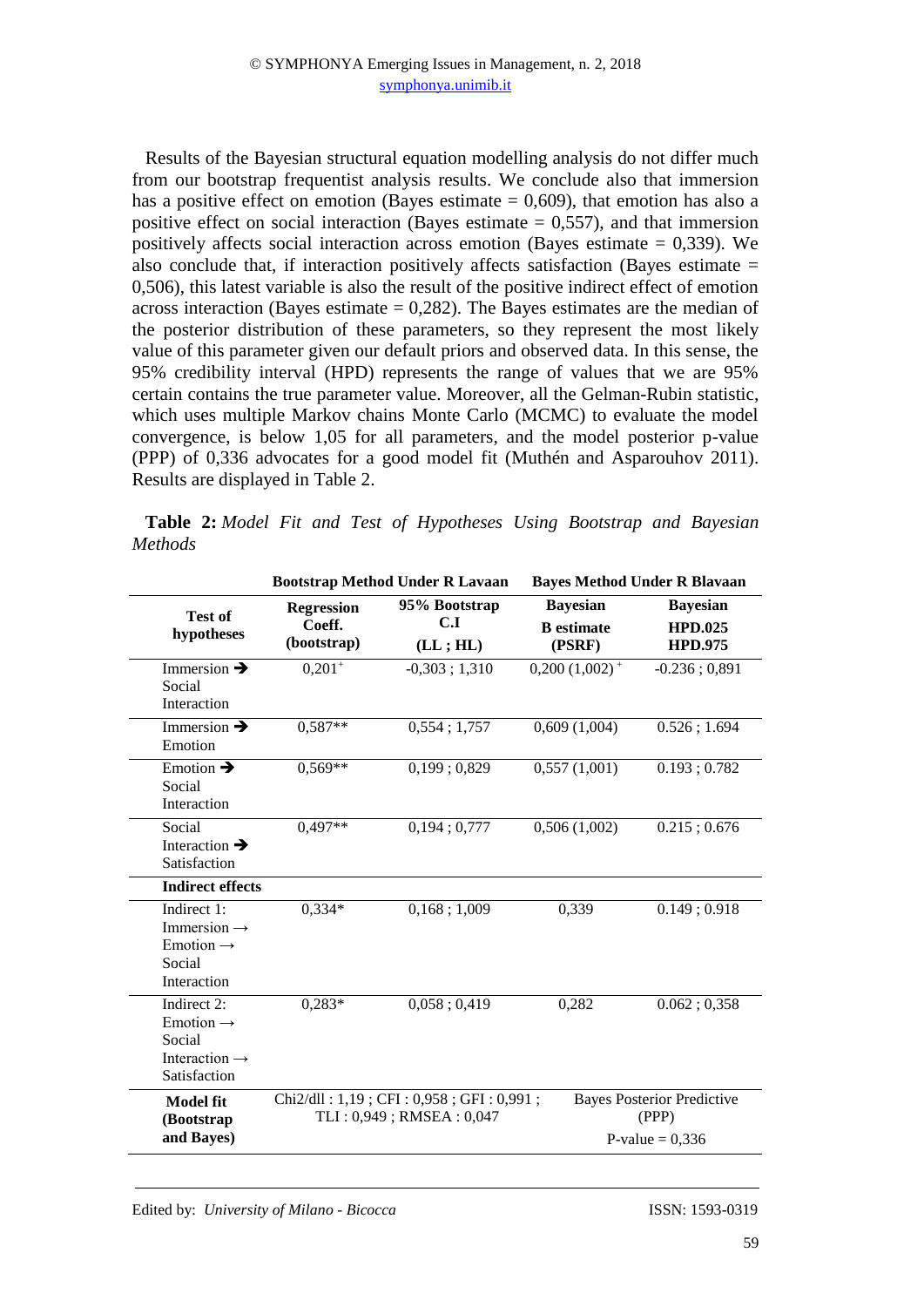Bootstrap Sample = 10000.  $LL = Low Level$ ;  $HL = High Level$ ;  $C.I = Confidence Interval$ . PSRF: Potential Scale Reduction Factor ; HPD: Highest Posterior Density \*  $p < 0.05$  \*\*  $p < 0.01$  \*\*\*  $p < 0.001$  + not significant

*Source:* Own elaboration.

#### **5. Theoretical and Managerial Implications**

The study seems to confirm the presence of emotional and social dimensions and their links during this type of experience and represents them as key factors in the lived experience and drivers of the users' satisfaction. These findings allow us to suggest some important implications for the use of virtual reality systems and their future development. In particular:

- the link between immersion and emotions remains the cornerstone of the VE experience. The immersive dimension takes on a justified priority in the choices of systems to be developed in cultural contexts;

- social interaction (i.e. the feeling of sharing the experience with other users) is an essential mediator between emotions and satisfaction and adds value to the lived experience. Of course, social interaction continues after the experience, by exchanging images, memories, and information with those who did not participate (Mencarelli and Puhl 2012). However, technological developments, which allow interaction with other participants during the experience help to develop new forms of satisfaction, as reflected by a sense of instant sharing and approval.

We believe that these observations provide food for thought to technological research on the possible meeting between VR and social networks. This is not a new issue. This perspective was realized in the past during pioneering online experiments, which mixed the playful and social dimension. In the virtual 3D-world of "Second Life" (launched in 2003) the players' avatars interact with places, objects and other avatars in a quite complex way, but without providing a feeling of immersion.

Today, however, as the accessibility of devices is rapidly increasing thanks to diminishing prices, the strategies of large international corporations are considering the development of interactive and immersive virtual collaborative environments. This is indicated, for example, by the 2014 acquisition of Oculus, a leading company in VR hardware and software, by Facebook and by the latter's heavy financial commitment in this area leading to the 2017 launch of a new low-cost device. In 2017 Microsoft acquired a start-up company called Altspace VR that had promoted the possibly most advanced experiment in "social VR" and had run into serious financial difficulties because of the slow start of the market. Companies like Google and Samsung are also heavily involved in this area of development. Furthermore, companies will be confronted with an increasing familiarity with VE thanks to applications in videogames, tourism, education etc. and with the emerging phenomenon of user-generated VR content.

It must also be added, however, that these rapid technological developments have the negative effect of an equally rapid obsolescence of the tools and systems proposed, and therefore of the investments on which museums and cultural establishments are currently committing themselves.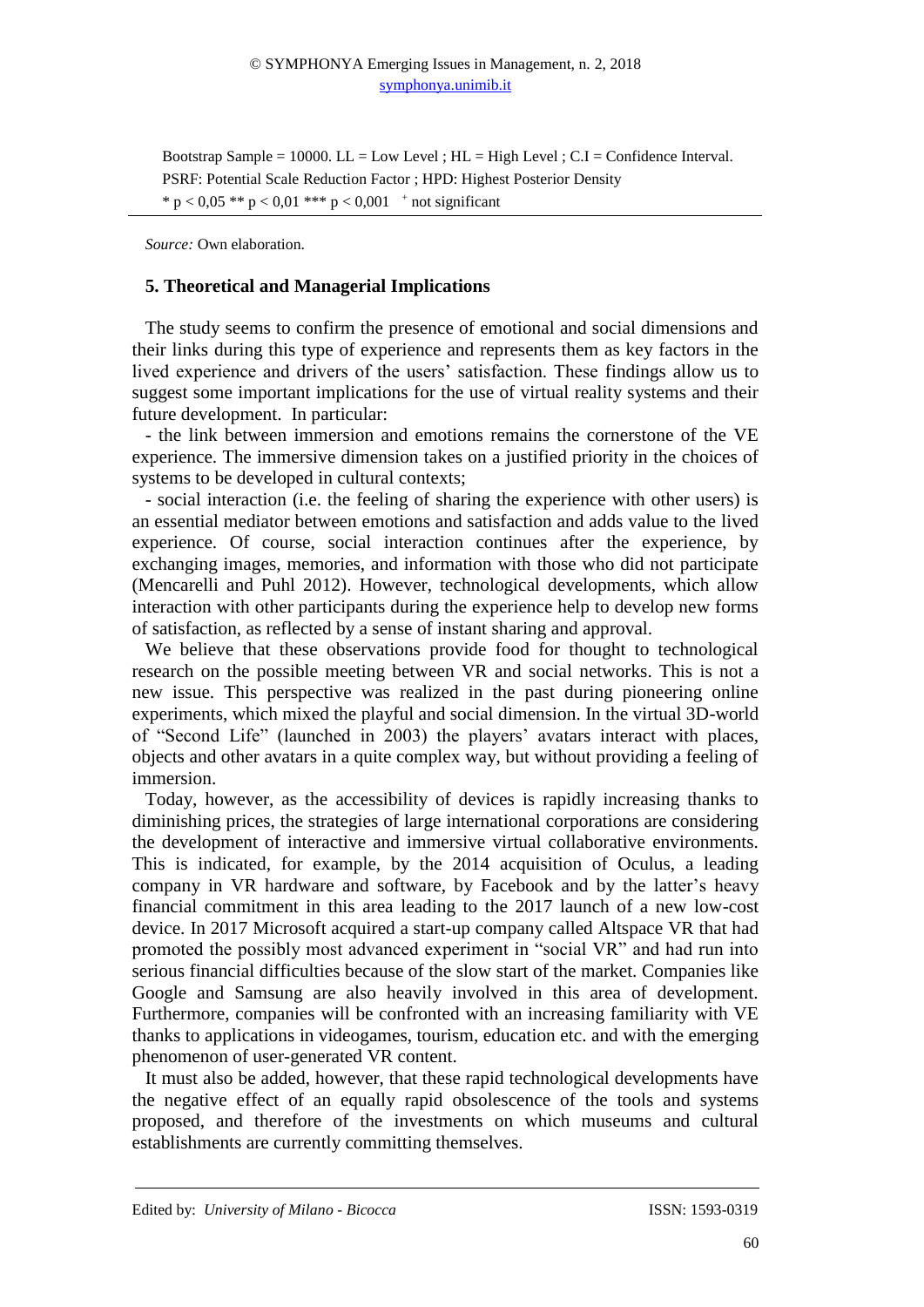### **6. Limitations and Future Research Directions**

This paper presents a number of limitations related to the methodology and to its explorative character. The four observed experiments are of different nature, although approached with a consistent technological approach. The sample of respondents to the questionnaire is also quite limited, notwithstanding the advantages of its homogeneity. Overall, any generalization should be considered with care.

Nonetheless, the convergence of our results with some trends of the industry and of the technology suggests that they are sufficiently robust to justify additional efforts on the same path. Further research could validate the model on larger and different sample of users. Experiments performed on the same or similar systems could highlight variations due to technical, social and cultural variables. This would be especially relevant with regard to the increasingly collaborative consumption that characterizes tourism (Giachino et al. 2017) and that is made possible by the new generation of technological innovations (Bellini and Brondoni 2016; Trunfio and Della Lucia 2016).

It must also be recognized that research in this area presents significant risks of rapid obsolescence as the speed of scientific production hardly matches that of technological and market development, i.e. the trend towards technically improved devices at lower prices in the hands of increasingly expert users and exploiting a growing availability of either professional or user-generated content. This recommends a special attention to the quality of data if we really want to interpret the present and not (although rigorously) the past.

## **Appendix: Immersion, Emotion, Social Interaction and Satisfaction Scales (Original Questionnaire in Italian and English Translation)**

Immersion (Likert 5 points)

*A.1) L'esperienza ha creato un nuovo mondo che alla fine è improvvisamente scomparso.*

A. 1) Experience has created a new world that eventually suddenly disappeared.

*A.2) A volte, non ero più consapevole dell'ambiente circostante.*

A. 2) Sometimes, I was no longer aware of the surrounding environment.

*A.3) Durante l'esperienza, il mio corpo era nel luogo reale, ma la mia mente era nel mondo creato dall'esperienza.*

A. 3) During the experience, my body was in the real place, but my mind was in the world created by experience.

*A.4) Durante l'esperienza, quello che era successo prima o ciò che sarebbe accaduto in seguito non aveva più importanza.* 

A. 4) During the experience, what had happened before or what would happen afterwards was no longer relevant.

*A.5) L'esperienza mi ha fatto dimenticare l'ambiente che mi circondava.*

A. 5) The experience made me forget the environment around me.

Emotion (Likert 5 points)

*B.1) Durante l'esperienza, ho provato forti emozioni.*

B. 1) During the experience, I felt strong emotions.

*B.2) Durante l'esperienza, ho provato emozioni più intense di quelle che di solito provo nella vita quotidiana.* 

B. 2) During the experience, I felt more intense emotions than I usually feel in everyday life.

*B.3) Durante l'esperienza, ho provato una serie di emozioni molto diverse tra loro.*

B. 3) During the experience, I felt a number of very different emotions.

*B.4) Durante l'esperienza, ho vissuto momenti di intensa emozione.*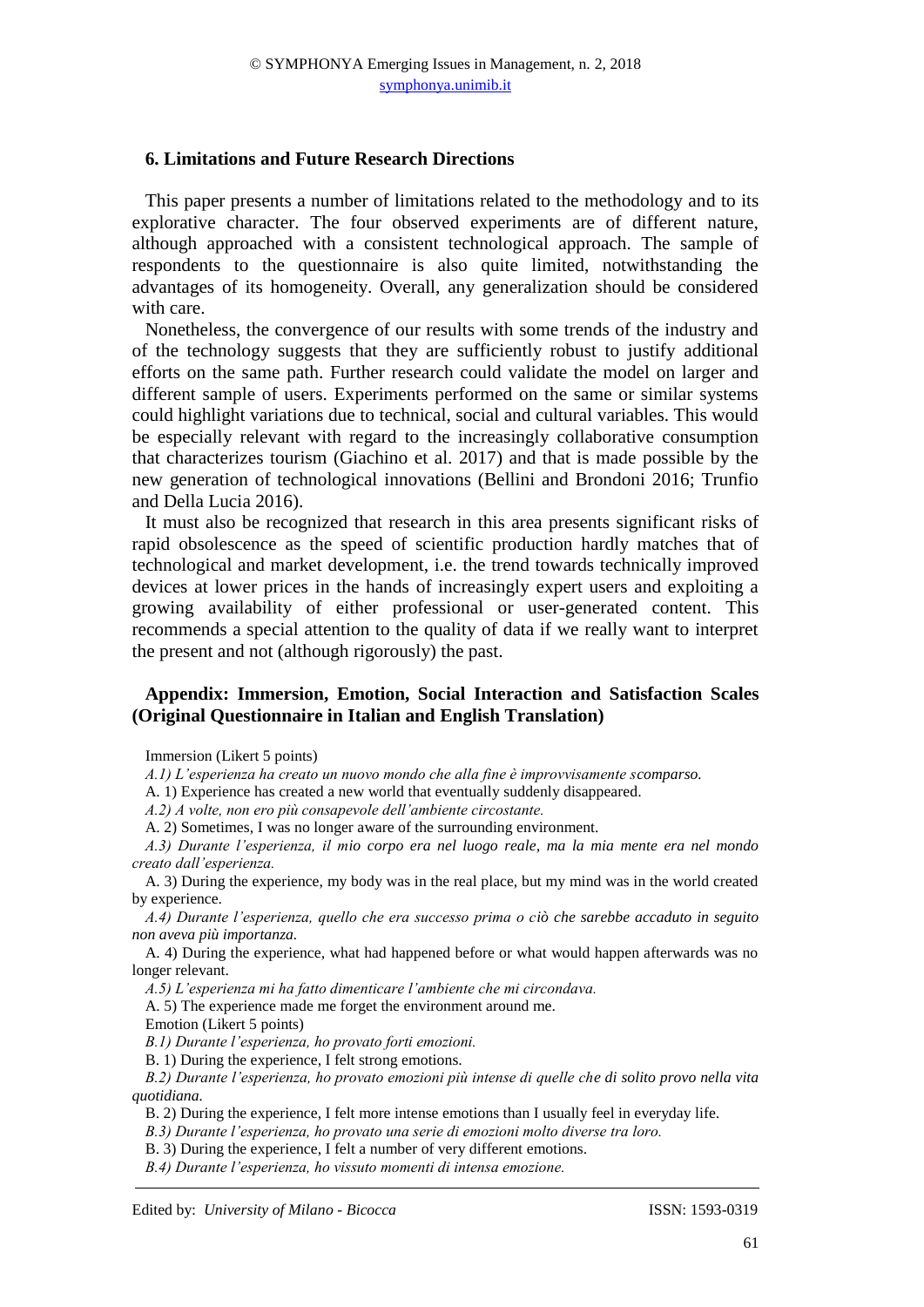B. 4) During the experience, I experienced moments of intense emotion. Social Interaction (Likert 5 points)

*C.1) Mi sono sentito molto vicino ad altri partecipanti, anche se non li conoscevo prima.*

C. 1) I felt very close to other participants, even if I didn't know them before.

*C.2) Ho sentito il desiderio di condividere l'esperienza con gli altri.*

C. 2) I felt the desire to share the experience with others.

*C.3) Ho avuto l'impressione di condividere la mia esperienza con gli altri, anche se non li conoscevo.* 

C. 3) I had the impression of sharing my experience with others, even if I didn't know them.

*C.4) Con il procedere dell'esperienza, mi sono sentito/a sempre più parte del gruppo dei partecipanti.*

C. 4) As the experience progressed, I felt increasingly part of the group of participants.

Satisfaction (Likert 5 points)

*D) In sintesi vi ritenete soddisfatti/e di questa esperienza?*

D) In summary, do you feel satisfied with this experience?

## **Bibliography**

Adams, M., Luke, J., & Moussouri, T. (2004). Interactivity: Moving beyond terminology. *Curator: The Museum Journal*, 47(2), 155-170.

<http://dx.doi.org/10.1111/j.2151-6952.2004.tb00115.x>

Arnould, E. J., Price, L., & Zinkhan, G. M. (2002). *Consumers*. New York: McGraw-Hill.

- Beaujean, A. A. (2014). *Latent variable modeling using R: A step-by-step guide*. Routledge.
- Bellini, N., Bergamasco, M., Carrozzino, M. & Lagier, J. (2015), Emerging technologies for cultural heritage: The 'consumer's' perspective. In *Proceedings of the heritage, tourism and hospitality international conference HTHIC 2015*, 23–32. Amsterdam: Vrije Universiteit Amsterdam.
- Bellini, N., & Brondoni S. M. (2016). Ouverture de Global Tourism in Global Markets, *Symphonya. Emerging Issues in Management*, (1), 1-6.

<http://dx.doi.org/10.4468/2016.1.01ouverture>

Bourgeon-Renault, D., Evrard, Y., & Filser, M. (2009). *Marketing de l'Art et de la Culture: Spectacle vivant, patrimoine et industries culturelles*. Paris: Dunod.

- Bourgeon, D., & Filser, M. (1995). Les apports du modèle expérientiel à l'analyse du comportement dans le domaine culturel : une exploration conceptuelle et méthodologique. *Recherches et Applications en Marketing*, 10(4), 5-25. <https://doi.org/10.1177/076737019501000401>
- Brondoni, S. M. (2016). Global Tourism Management. Mass, Experience and Sensations Tourism. *Symphonya. Emerging Issues in Management*, (1), 7-24. <http://dx.doi.org/10.4468/2016.1.02brondoni>
- Buonincontri, P., & Marasco, A. (2017). Enhancing Cultural Heritage Experiences with Smart Technologies: An Integrated Experiential Framework. *European Journal of Tourism Research*, 17, 83-101
- Carrozzino, M., & Bergamasco, M. (2010). Beyond virtual museums: Experiencing immersive virtual reality in real museums. *Journal of Cultural Heritage*, 11(4), 452-458. <http://dx.doi.org/10.1016/j.culher.2010.04.001>
- Carrozzino, M., Lorenzini, C., Duguleana, M., Evangelista, C., Brondi, R., Tecchia, F., & Bergamasco, M. (2016). An Immersive VR Experience to Learn the Craft of Printmaking. In De Paolis L., & Mongelli A. (ed.s) *Augmented Reality, Virtual Reality, and Computer Graphics. AVR 2016. Lecture Notes in Computer Science*, vol. 9769. Cham: Springer. [https://doi.org/10.1007/978-3-319-40651-0\\_30](https://doi.org/10.1007/978-3-319-40651-0_30)
- Carù, A., & Cova, B. (2003). Revisiting consumption experience: A more humble but complete view of the concept. *Marketing theory*, 3(2), 267-286. <https://doi.org/10.1177/14705931030032004>
- Carù, A., & Cova, B. (2006). Expériences de marque: comment favoriser l'immersion du consommateur? *Décisions marketing*, 41, 43-52. <http://www.jstor.org/stable/40593052>
- Ch'ng, E. (2009). Experiential archaeology: Is virtual time travel possible? *Journal of Cultural Heritage*, 10(4), 458-470.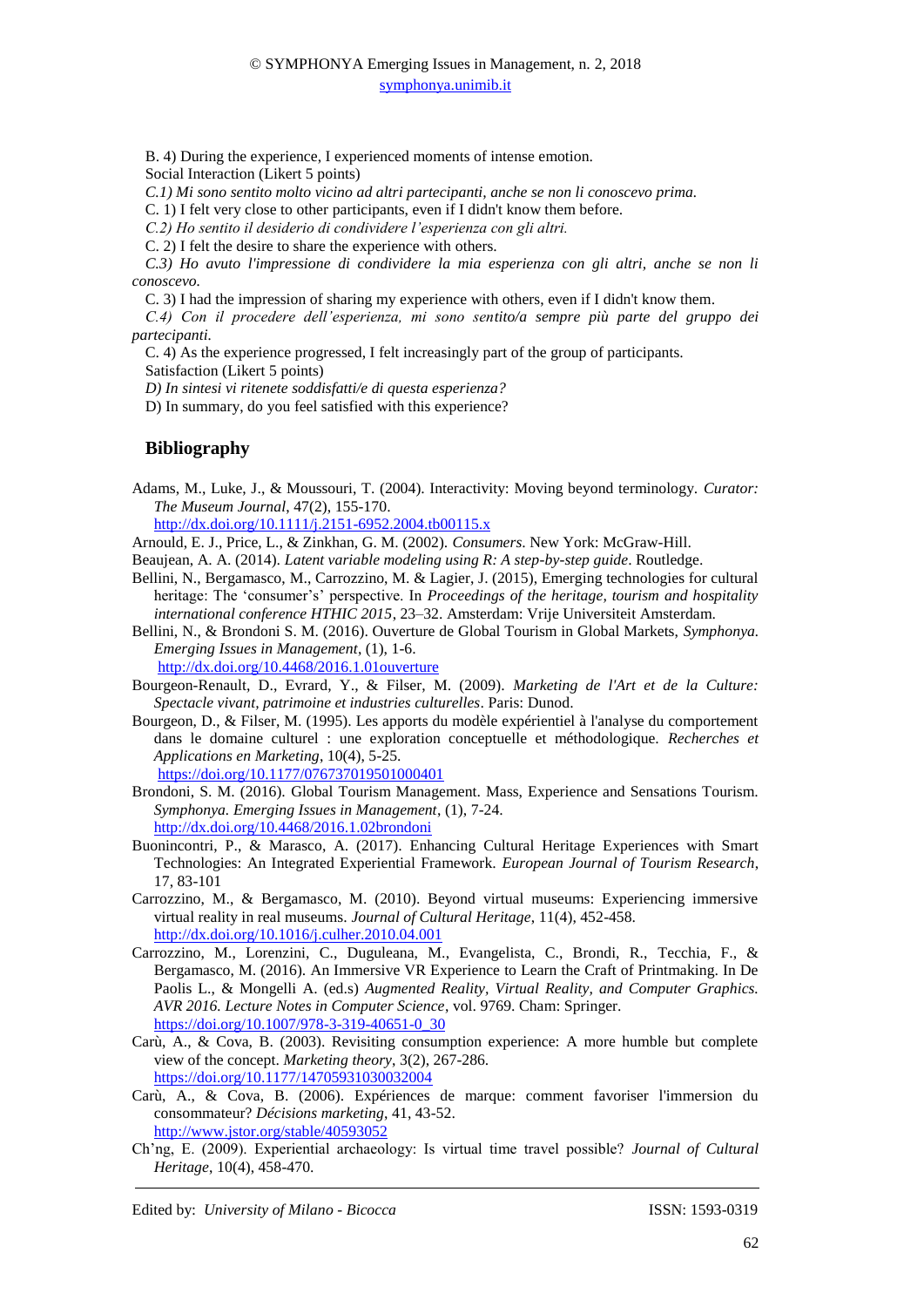<https://doi.org/10.1016/j.culher.2009.02.001>

- Chang, K. E., Chang, C. T., Hou, H. T., Sung, Y. T., Chao, H. L., & Lee, C. M. (2014). Development and behavioral pattern analysis of a mobile guide system with augmented reality for painting appreciation instruction in an art museum. *Computers & Education*, 71, 185-197. <https://doi.org/10.1016/j.compedu.2013.09.022>
- Chazaud, P. (1997). Marketing de la visite culturelle et implication du public. *Publics et Musées*, 11(1), 39-65.

<https://doi.org/10.3406/pumus.1997.1090>

Cheung, G. W., & Lau, R. S. (2008). Testing mediation and suppression effects of latent variables: Bootstrapping with structural equation models. *Organizational Research Methods*, 11(2), 296- 325.

<https://doi.org/10.1177/1094428107300343>

- Churchill Jr, G. A., & Peter, J. P. (1984). Research design effects on the reliability of rating scales: A meta-analysis. *Journal of marketing research*, 21, 360-375. <http://www.jstor.org/stable/3151463>
- Costello, A. B., & Osborne, J. W. (2005). Best practices in exploratory factor analysis: Four recommendations for getting the most from your analysis. *Practical assessment, research & evaluation*, 10(7), 1-9.
- Courvoisier, F. H., & Jaquet, A. (2010). L'interactivité et l'immersion des visiteurs: Nouvel instrument de marketing culturel. *Décisions marketing*, 60, 67-71. <http://www.jstor.org/stable/41474206>
- Cova, B., & Cova, V. (2004). L'expérience de consommation: de la manipulation à la compromission. Paper presented at the conférence *"Société et Consommation",* Rouen.
- Douglas, S. P., & Craig, C. S. (2007). Collaborative and iterative translation: An alternative approach to back translation. *Journal of International Marketing*, 15(1), 30-43. <https://doi.org/10.1509/jimk.15.1.030>
- Evrard, Y. (1993). La satisfaction des consommateurs: état des recherches. *Revue française du marketing*, 144(145), 53-65.
- Evrard, Y., & Krebs, A. (2017). The authenticity of the museum experience in the digital age: the case of the Louvre. *Journal of Cultural Economics*, 1-11. <https://doi.org/10.1007/s10824-017-9309-x>
- Falk, J. H., & Dierking, L. D. (2000). *Learning from museums: Visitor experiences and the making of meaning*. Lanham: Altamira Press.
- Filser, M. (2002). Le marketing de la production d'expérience: statut théorique et implications managériales. *Décisions marketing*, 28,13-22. <http://www.jstor.org/stable/40592824>
- Fok, C. C. T., Henry, D., & Allen, J. (2015). Maybe small is too small a term: Introduction to advancing small sample prevention science. *Prevention Science*, 16(7), 943-949. <https://doi.org/10.1007/s11121-015-0584-5>
- Fornerino, M., Helme-Guizon, A., & Gotteland, D. (2008). Movie consumption experience and immersion: impact on satisfaction. *Recherche et Applications en Marketing (English Edition),* 23(3), 93-110.

<https://doi.org/10.1177/205157070802300306>

- Fuchs, C., & Diamantopoulos, A. (2009). Using single-item measures for construct measurement in management research: Conceptual issues and application guidelines. *Die Betriebswirtschaft*, 69(2), 195-210.
- Giachino, C., Re, P. & Cantino, V. (2017). Collaborative Consumption and Tourism: Online Travelers' Experience. *Symphonya. Emerging Issues in Management*, (3), 148-160. <http://dx.doi.org/10.4468/2017.3.13giachino.re.cantino>

Grau, O. (2003). *Virtual Art: from illusion to immersion*. Cambridge, MA: MIT Press.

Guerra, J. P., Pinto, M. M., & Beato, C. (2015). Virtual reality-shows a new vision for tourism and heritage. *European Scientific Journal*, 11(9), 49-54.

<http://dx.doi.org/10.19044/esj.2015.v11n9p%25p>

Hayes, A. F. (2013). *Introduction to Mediation, Moderation, and Conditional Process Analysis A Regression-Based Approach*. New York: Guilford Press.

Holbrook, M. B., & Hirschman, E. C. (1982). The experiential aspects of consumption: Consumer fantasies, feelings, and fun. *Journal of consumer research*, 9(2), 132-140.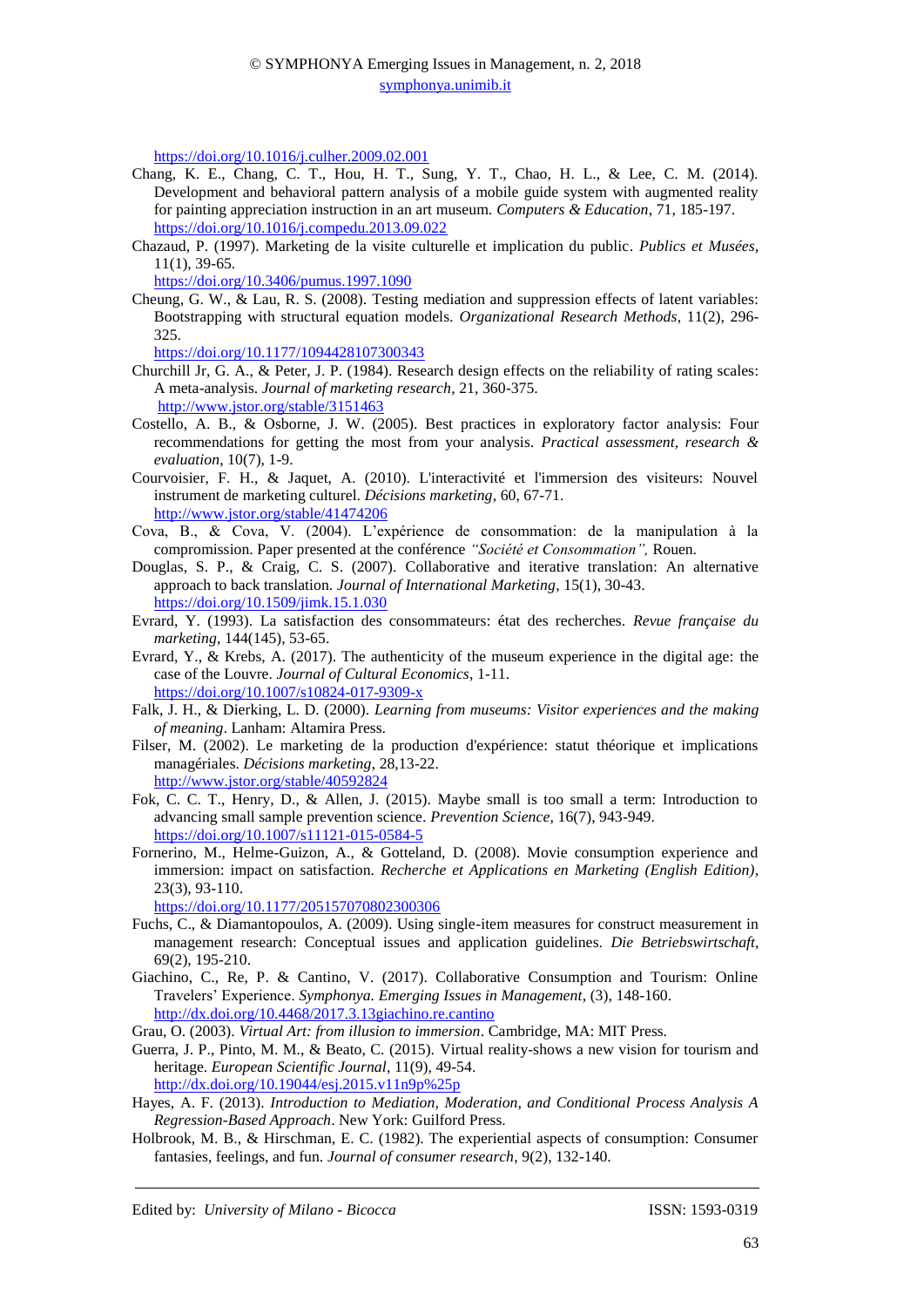<https://doi.org/10.1086/208906>

Hoyle, R. H. (Ed.). (1999). *Statistical strategies for small sample research*. Thousand Oaks: Sage.

- Jarrier, E. (2015). *Une approche expérientielle des effets de l'utilisation d'un outil interactif dans le domaine culturel : une application aux musées d'art*. PhD dissertation, Université de Bourgogne.
- Jarrier, E., & Bourgeon-Renault, D. (2014). Assessing the museum visiting experience. Paper presented at the 13th International Marketing Trends Conference, Venice.
- Koopman, J., Howe, M., Hollenbeck, J. R., & Sin, H. P. (2015). Small sample mediation testing: misplaced confidence in bootstrapped confidence intervals. *Journal of Applied Psychology*, 100(1), 194-202.

<http://dx.doi.org/10.1037/a0036635>

Lombard, M., & Ditton, T. (1997). At the heart of it all: The concept of presence. *Journal of Computer*‐*Mediated Communication*, 3(2).

<http://jcmc.indiana.edu/vol3/issue2/lombard.html>

- Luminet, O., Bouts, P., Delie, F., Manstead, A. S., & Rimé, B. (2000). Social sharing of emotion following exposure to a negatively valenced situation. *Cognition & Emotion*, 14(5), 661-688. <https://doi.org/10.1080/02699930050117666>
- Mencarelli, R., & Pulh, M. (2012). Web 2.0 et musées : Les nouveaux visages du visiteur. *Décisions marketing*, 65, 77-82.
- Merkle, E., & Rosseel, Y. (2016). *Blavaan (R package version 0.1-3, pp. 1–16).* Vienna, Austria: The Comprehensive R Archive Network.
- Merkle, E., & Rosseel, Y. (2018). Blavaan: Bayesian structural equation models via parameter expansion. *Journal of Statistical Software*, 85(4), 1-30. <https://doi.org/10.18637/jss.v085.i04>
- Muthén, B., & Asparouhov, T. (2011). Beyond multilevel regression modeling: Multilevel analysis in a general latent variable framework. In Hox, J., & Roberts, K. (ed.s). *Handbook of advanced multilevel analysis*. London: Psychology Press, 15-40.
- Nasr, I. B., Hallem, Y., & Lagier, J. (2017). Quel est le rôle de l'application mobile dans la valorisation de l'expérience muséale? *Management & Avenir*, 2, 87-108. <https://doi.org/10.3917/mav.092.0087>
- Nonaka, I., & Takeuchi, H. (1995). *The knowledge-creating company: How Japanese companies create the dynamics of innovation*. Oxford: Oxford University Press.
- Nunnally, J. C. (1978). *Psychometric Theory.* New York: McGraw-Hill.
- Nunnally, J. C., & Bernstein, I. H. (1994). *Psychometric theory.* New York: McGraw-Hill.
- Pallud, J., & Monod, E. (2010). User experience of museum technologies: the phenomenological scales. *European Journal of Information Systems*, 19(5), 562-580. <https://doi.org/10.1057/ejis.2010.37>
- Petr, C., & N'Gary, E. (2014), L'œuvre vue à travers une tablette mobile : quid des comportements d'appropriation culturelle et des modes de reception artistique. In Dang Nguyen, G., & Dejean, S. (ed.s). *Internet: Interactions et Interface*. Paris: L'Harmattan, 227-247.
- R Development Core Team (2008). *R: A language and environment for statistical computing*. Vienna: R Foundation for Statistical Computing.
- Roederer, C. (2008). *L'expérience de consommation : exploration conceptuelle, méthodologique et stratégique*. PhD dissertation, Université de Bourgogne.
- Rosseel, Y. (2012). lavaan: An R Package for Structural Equation Modeling. *Journal of Statistical Software, 48*(2), 1-36.

<https://doi.org/10.18637/jss.v048.i02>

- Schuemie, M. J., Van Der Straaten, P., Krijn, M., & Van Der Mast, C. A. (2001). Research on presence in virtual reality: A survey. *CyberPsychology & Behavior*, 4(2), 183-201. <https://doi.org/10.1089/109493101300117884>
- Shrout, P. E., & Bolger, N. (2002). Mediation in experimental and nonexperimental studies: New procedures and recommendations. *Psychological methods*, 7(4), 422-445. <http://dx.doi.org/10.1037/1082-989X.7.4.422>
- Styliani, S., Fotis, L., Kostas, K., & Petros, P. (2009). Virtual museums, a survey and some issues for consideration. *Journal of Cultural Heritage*, 10(4), 520-528. <https://doi.org/10.1016/j.culher.2009.03.003>